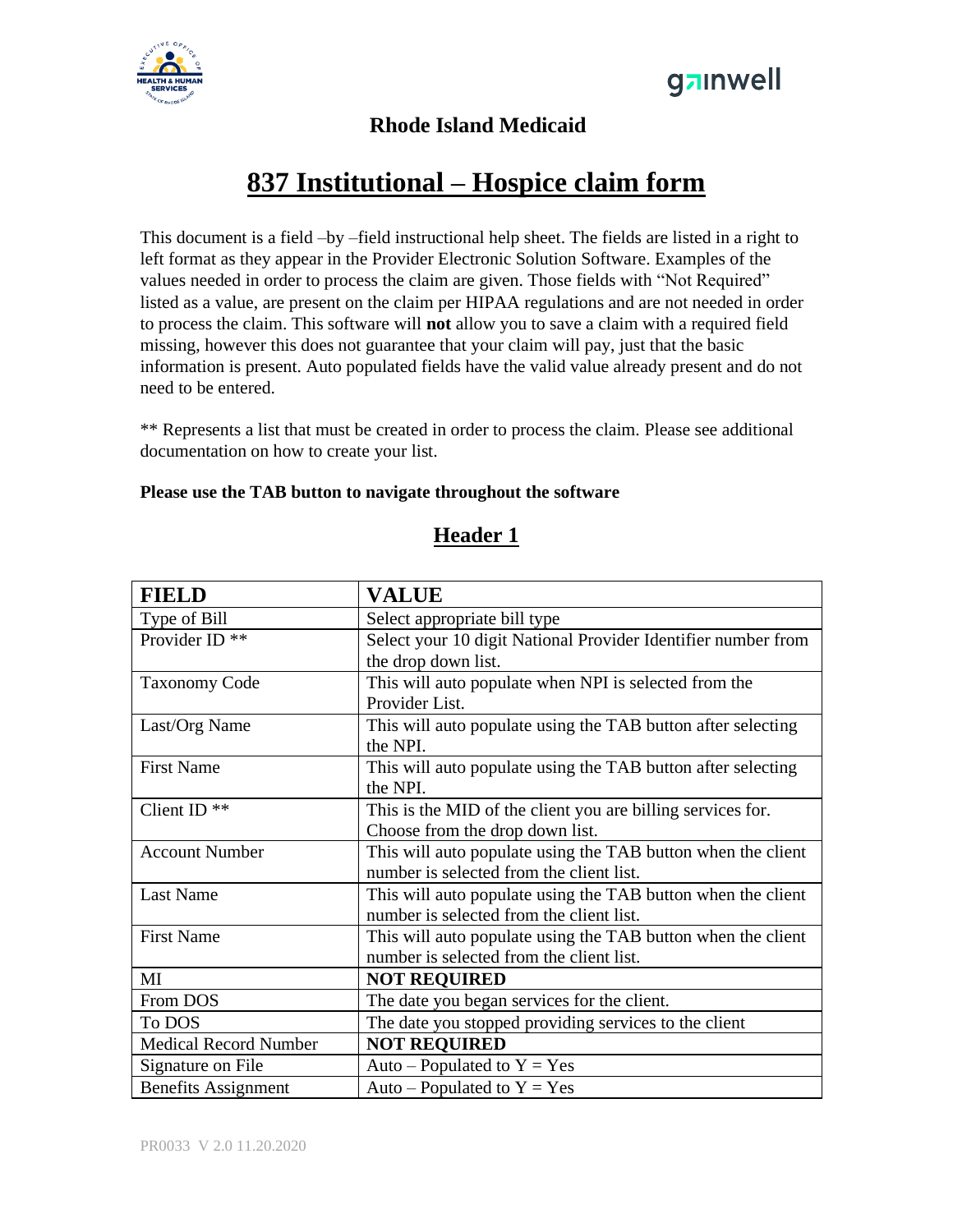



| Release of Medical Data         | Auto – Populated to $Y = Yes$                               |
|---------------------------------|-------------------------------------------------------------|
| <b>Patient Status</b>           | Must be appropriate for this client. Select the appropriate |
|                                 | value from the drop down list.                              |
| Report Type Code                | <b>NOT REQUIRED</b>                                         |
| <b>Report Transmission Code</b> | <b>NOT REQUIRED</b>                                         |

## **Header 2**

| <b>FIELDS</b>                       | <b>VALUE</b>                                                                                                                                                                                                                                                                                                                         |
|-------------------------------------|--------------------------------------------------------------------------------------------------------------------------------------------------------------------------------------------------------------------------------------------------------------------------------------------------------------------------------------|
| Qualifier                           | Select appropriate Diagnosis Qualifier either ICD-9 or<br>$ICD-10$                                                                                                                                                                                                                                                                   |
| Diagnosis Code: Primary<br>Admit    | Enter the ICD-9 or ICD-10 code describing the conditions for<br>which you are treating the client i.e. 010019 Pre-existing<br>essential hypertension complicating pregnancy,<br>unspecified trimester. These can be acquired from the<br>clients Primary Care Physician or your medical records and<br>are based on date of service. |
| $E - Code$                          | <b>NOT REQUIRED</b>                                                                                                                                                                                                                                                                                                                  |
| Attending Provider **<br>SSN/Tax ID | The information will auto populate when the NPI provider<br>number is selected from the Other Provider List selecting the<br>TAB button on your keyboard                                                                                                                                                                             |
| <b>Taxonomy Code</b>                | This will auto populate when the NPI is selected from the<br>Provider List.                                                                                                                                                                                                                                                          |
| Last/Org Name                       | This will auto populate when the provider number is selected<br>from the Other Provider List selecting the tab button on your<br>keyboard                                                                                                                                                                                            |
| <b>First Name</b>                   | This will auto populate when the provider number is selected<br>from the Other Provider List selecting the tab button on your<br>keyboard                                                                                                                                                                                            |
| <b>Admission Date</b>               | <b>NOT REQUIRED</b>                                                                                                                                                                                                                                                                                                                  |
| Time                                | <b>NOT REQUIRED</b>                                                                                                                                                                                                                                                                                                                  |
| Type                                | Choose an appropriate value from the drop down list for the<br>type of admission. You may choose 9 for information not<br>available.                                                                                                                                                                                                 |
| Source                              | Choose an appropriate value from the drop down list for the<br>type of admission. You may choose 9 for information not<br>available.                                                                                                                                                                                                 |
| Discharge Hour                      | <b>NOT REQUIRED</b>                                                                                                                                                                                                                                                                                                                  |
| Other Insurance Ind.                | Is auto populated to $N = no$ This may be changed to $Y = yes$<br>if billing Medical Assistance as a secondary * please see<br>attachment for further instructions when billing secondary<br>claims                                                                                                                                  |